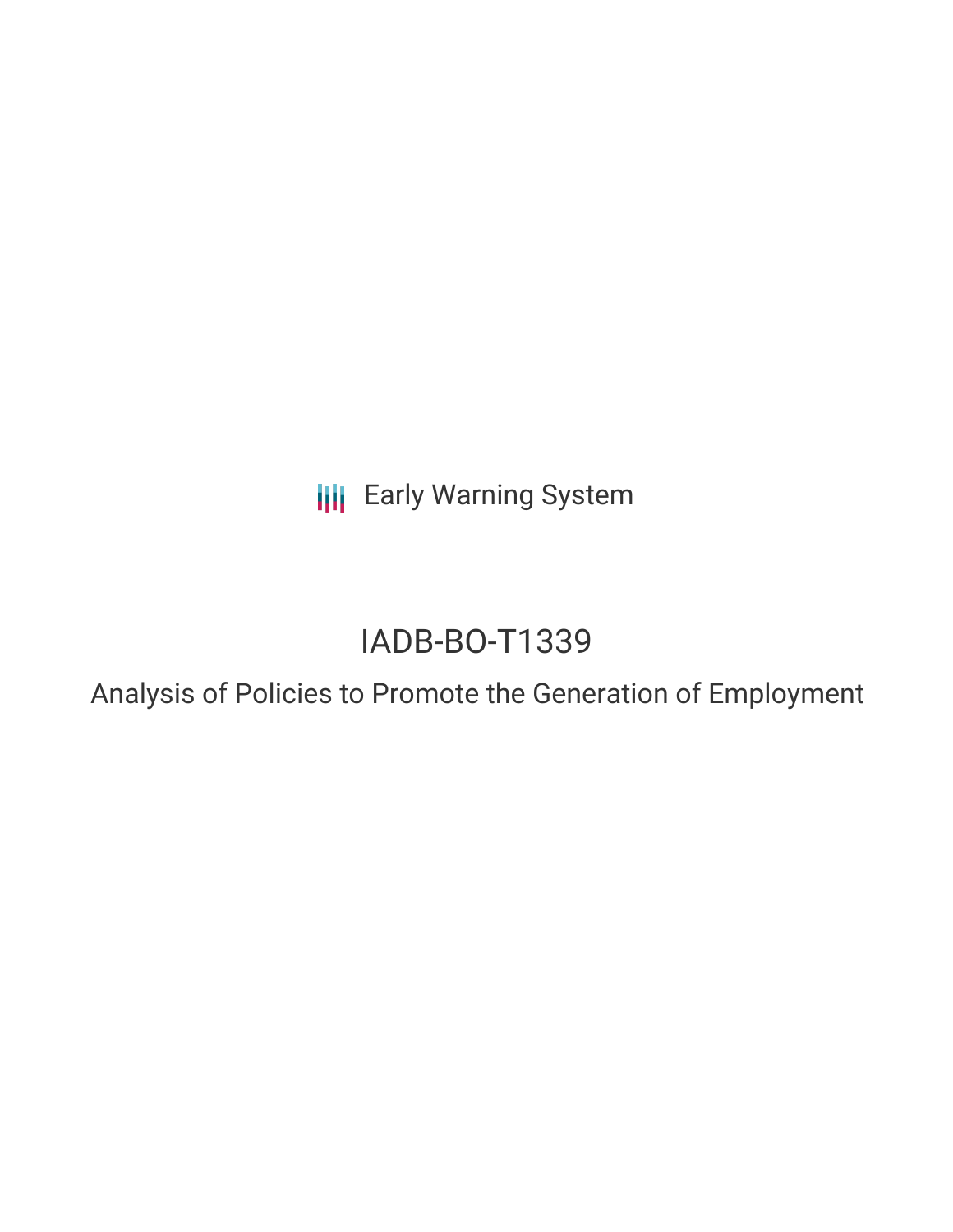

# **Quick Facts**

| <b>Countries</b>               | <b>Bolivia</b>                            |
|--------------------------------|-------------------------------------------|
| <b>Financial Institutions</b>  | Inter-American Development Bank (IADB)    |
| <b>Status</b>                  | Approved                                  |
| <b>Bank Risk Rating</b>        | C                                         |
| <b>Voting Date</b>             | 2019-08-01                                |
| <b>Borrower</b>                | Government of Bolivia                     |
| <b>Sectors</b>                 | Industry and Trade, Technical Cooperation |
| <b>Investment Type(s)</b>      | Grant                                     |
| <b>Investment Amount (USD)</b> | $$0.40$ million                           |
| <b>Project Cost (USD)</b>      | $$0.40$ million                           |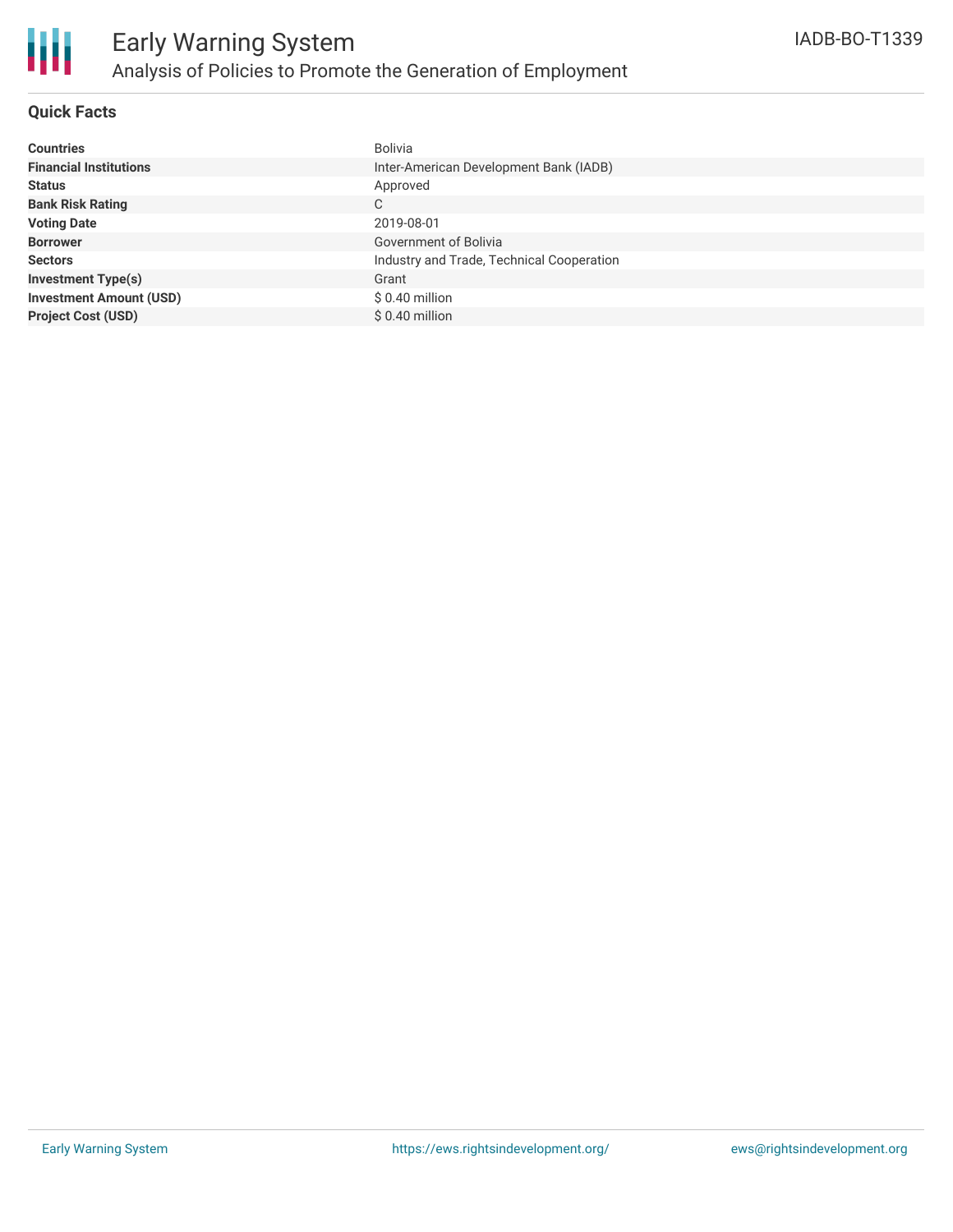

# **Project Description**

According to the ban, "the objective of the TC is to analyze policy options to promote the generation of new jobs, while improving the capacity of workers and job seekers to update themselves and work in a world of rapid technological change. We will work in order to generate an environment for formalization by proposing public policies that will facilitate new companies to grow and innovate, as well as promote the generation of skills so companies can implement innovations. In addition, the project will design policies to promote women's access to better jobs."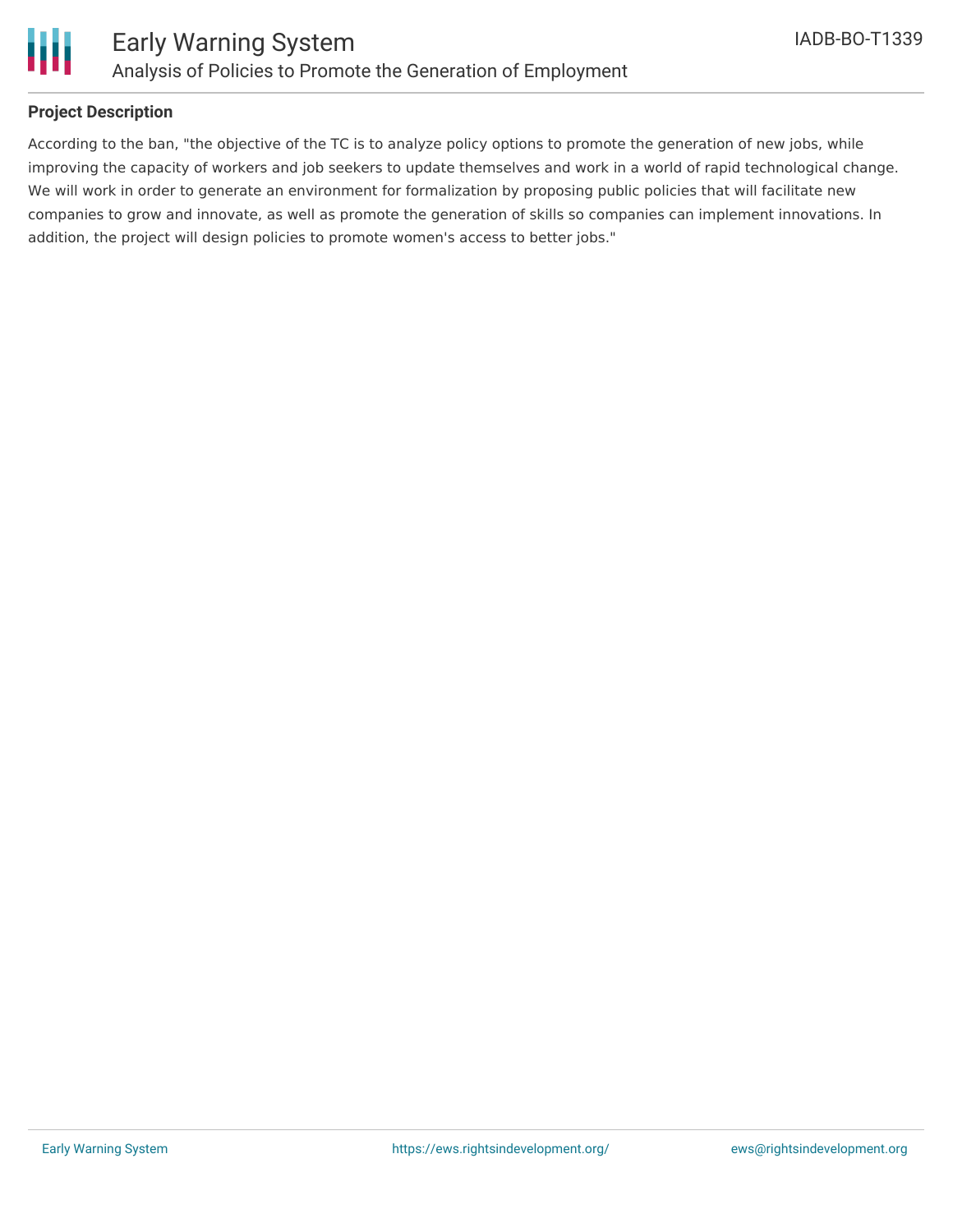

# **Investment Description**

• Inter-American Development Bank (IADB)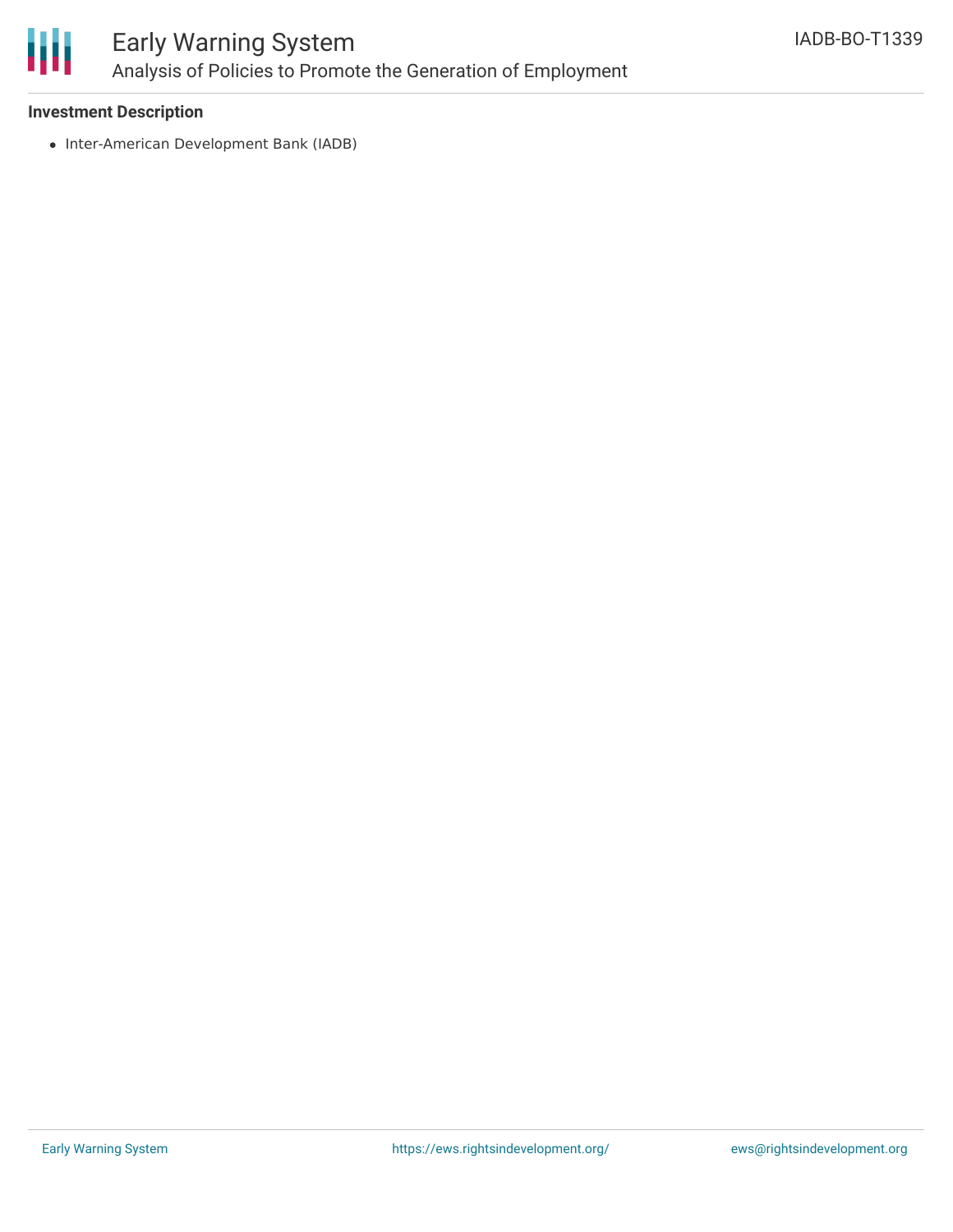

# **Contact Information**

### ACCOUNTABILITY MECHANISM OF IADB

The Independent Consultation and Investigation Mechanism (MICI) is the independent complaint mechanism and fact-finding body for people who have been or are likely to be adversely affected by an Inter-American Development Bank (IDB) or Inter-American Investment Corporation (IIC)-funded project. If you submit a complaint to MICI, they may assist you in addressing the problems you raised through a dispute-resolution process with those implementing the project and/or through an investigation to assess whether the IDB or IIC is following its own policies for preventing or mitigating harm to people or the environment. You can submit a complaint by sending an email to MICI@iadb.org. You can learn more about the MICI and how to file a complaint at http://www.iadb.org/en/mici/mici,1752.html (in English) or http://www.iadb.org/es/mici/mici,1752.html (Spanish).